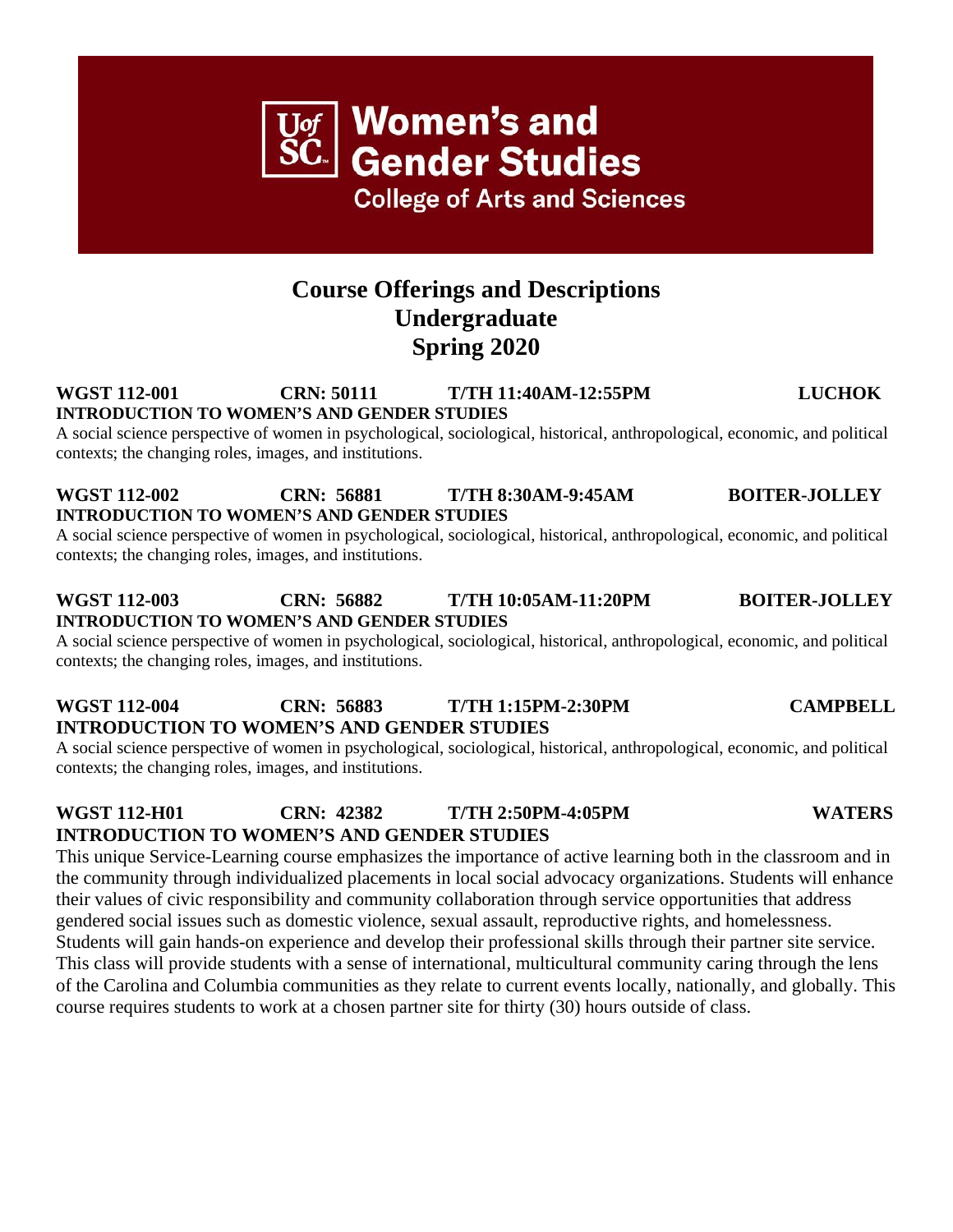|                                                      | * ONLINE SECTIONS OF WGST 112:                                    | <b>INTRODUCTION TO WOMEN'S AND GENDER STUDIES</b>                                                                                                                                            |                      |
|------------------------------------------------------|-------------------------------------------------------------------|----------------------------------------------------------------------------------------------------------------------------------------------------------------------------------------------|----------------------|
| <b>WGST 112-J10</b>                                  | <b>CRN: 42994</b>                                                 | <b>HEAD</b>                                                                                                                                                                                  |                      |
| <b>WGST 112-J11</b>                                  | <b>CRN: 48986</b>                                                 | <b>HEAD</b>                                                                                                                                                                                  |                      |
| <b>WGST 112-J12</b>                                  | <b>CRN: 46443</b>                                                 | <b>HEAD</b>                                                                                                                                                                                  |                      |
| <b>WGST 112-J13</b>                                  | <b>CRN: 50109</b>                                                 | <b>HEAD</b>                                                                                                                                                                                  |                      |
| <b>WGST 122-J14</b>                                  | <b>CRN: 50123</b>                                                 | <b>CAMPBELL</b>                                                                                                                                                                              |                      |
| <b>WGST 112-J15</b>                                  | <b>CRN: 50463</b>                                                 | <b>CAMPBELL</b>                                                                                                                                                                              |                      |
| <b>WGST 112-J16</b>                                  | <b>CRN: 45901</b>                                                 | <b>HEAD</b>                                                                                                                                                                                  |                      |
| <b>WGST 112-J17</b>                                  | <b>CRN: 42389</b>                                                 | <b>HEAD</b>                                                                                                                                                                                  |                      |
| <b>WGST 112-J18</b>                                  | <b>CRN: 42990</b>                                                 | <b>HEAD</b>                                                                                                                                                                                  |                      |
| <b>WGST 112-J19</b>                                  | <b>CRN: 50110</b>                                                 | <b>CAMPBELL</b>                                                                                                                                                                              |                      |
| <b>WGST 112-J20</b>                                  | <b>CRN: 50112</b>                                                 | <b>CAMPBELL</b>                                                                                                                                                                              |                      |
| <b>WGST 112-J21</b>                                  | <b>CRN: 56884</b>                                                 | <b>WEISSMAN</b>                                                                                                                                                                              |                      |
| <b>WGST 112-J22</b>                                  | <b>CRN: 54060</b>                                                 | <b>WEISSMAN</b>                                                                                                                                                                              |                      |
| <b>WGST 112-J23</b>                                  | <b>CRN: 57397</b>                                                 | <b>HEAD</b>                                                                                                                                                                                  |                      |
| <b>WGST 112-J24</b>                                  | <b>CRN: 57919</b>                                                 | <b>CAMPBELL</b>                                                                                                                                                                              |                      |
| <b>WGST 113-001</b><br><b>WOMEN'S HEALTH</b>         | <b>CRN: 56885</b>                                                 | <b>T/TH 4:25PM-5:40PM</b><br>Basic functioning of the female body; effects of society on processes of health and disease.                                                                    | <b>LUCHOK</b>        |
| <b>WGST 113-J10</b><br><b>WOMEN'S HEALTH</b>         | <b>CRN: 46040</b>                                                 | <b>WEB</b><br>Basic functioning of the female body; effects of society on processes of health and disease.                                                                                   | <b>LUCHOK</b>        |
| <b>WGST 113-J11</b>                                  | <b>CRN: 56886</b>                                                 | <b>WEB</b>                                                                                                                                                                                   | <b>RAMSDELL</b>      |
| <b>WOMEN'S HEALTH</b>                                |                                                                   | Basic functioning of the female body; effects of society on processes of health and disease.                                                                                                 |                      |
| <b>WGST 298-001</b><br><b>HARRASMENT AND CONSENT</b> | <b>CRN: 56887</b>                                                 | <b>T/TH 2:50PM-4:05PM</b>                                                                                                                                                                    | <b>CAMPBELL</b>      |
|                                                      |                                                                   | This course examines the ways gender, harassment, and consent intersect. The course surveys historical and<br>current cases and social movements surrounding harassment, power, and consent. |                      |
| <b>WGST 298-002</b>                                  | <b>CRN: 56888</b><br><b>GENDER ISSUES IN LAW &amp; ORDER: SVU</b> | <b>T/TH 11:40AM-12:55PM</b>                                                                                                                                                                  | <b>BOITER-JOLLEY</b> |
| victimization.                                       |                                                                   | This course examines popular culture media representation of girls and women in context of criminal                                                                                          |                      |
| <b>WGST 298-003</b><br>THE ANTHROPOLOGY OF SEX       | <b>CRN: 58234</b>                                                 | M/W 2:20PM-3:35PM                                                                                                                                                                            | <b>MOSKOWITZ</b>     |
|                                                      |                                                                   | This course is a cross-cultural examination of sexual ideologies and practices. In it, we will address a wide                                                                                |                      |

This course is a cross-cultural examination of sexual ideologies and practices. In it, we will address a wide range of cultural manifestations of sexuality and variations within particular cultures around the world. Cross-listed Course(s): ANTH 360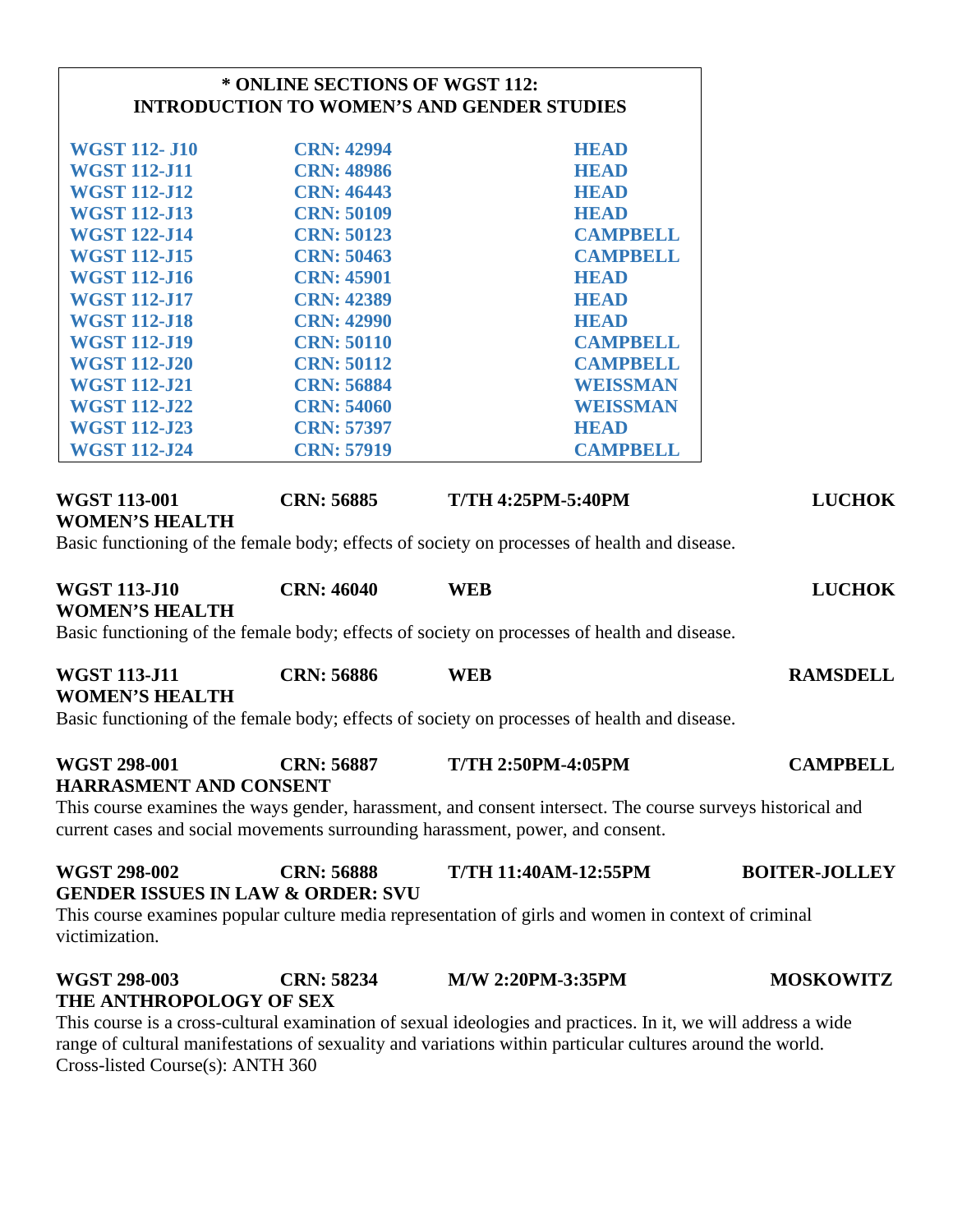Critical ways of thinking about sex and gender as social processes in everyday lives. Topics include how sex and gender shape and affect the experiences of women, men, girls, boys, and individuals who live in the spaces in-between (those who are intersex or transgender) across a wide range of social institutions (family, work, education, politics, etc.). This is an asynchronous, fully online, distributed learning course. Sociology is a social science seeking to better understand how individuals, groups, social systems/structures and cultures shape (and are shaped by) one another. In this course, we will use a sociological lens to focus on the topics of sex and gender. While our focus will be on sex and gender, we will also study how other identities influence and affect gendered identities and experiences. A primary goal of this course is to introduce you to the perspectives and empirical findings on sex and gender in sociology, as well as to apply this empirical evidence to real-world experiences. Of critical importance is the goal of cultivating your skills for analyzing the social situations and events that you encounter in your everyday lives. Throughout this course, emphasis will be placed on developing critical and integrative ways of thinking about sex and gender as social processes in our everyday lives. This is not a course exclusively about women and women's experiences. In this course, we will consider how sex and gender shape and affect the experiences of women, men, girls, boys, and individuals who live in the spaces in-between these categories (e.g., those who are intersex, transgender, transsexual, etc.) Cross-listed Course(s): SOCY 301 Prerequisite(s): SOCY 101

| <b>WGST 301-001</b>                                                       | <b>CRN: 42418</b>                                                         | <b>MWF 12:00PM-12:50PM</b>                                                                             | <b>MERCK</b>  |  |  |
|---------------------------------------------------------------------------|---------------------------------------------------------------------------|--------------------------------------------------------------------------------------------------------|---------------|--|--|
| <b>PSYCHOLOGY OF MARRIAGE</b>                                             |                                                                           |                                                                                                        |               |  |  |
|                                                                           | The psychological, physiological, and social characteristics of marriage. |                                                                                                        |               |  |  |
| Cross-listed Course(s): PSYC 301                                          |                                                                           |                                                                                                        |               |  |  |
|                                                                           |                                                                           |                                                                                                        |               |  |  |
| <b>WGST 301-002</b>                                                       | <b>CRN: 56889</b>                                                         | <b>MWF 1:10PM-2:00PM</b>                                                                               | <b>MERCK</b>  |  |  |
| <b>PSYCHOLOGY OF MARRIAGE</b>                                             |                                                                           |                                                                                                        |               |  |  |
| The psychological, physiological, and social characteristics of marriage. |                                                                           |                                                                                                        |               |  |  |
| Cross-listed Course(s): PSYC 301                                          |                                                                           |                                                                                                        |               |  |  |
| <b>WGST 304-001</b>                                                       | <b>CRN: 42430</b>                                                         | <b>T/TH 1:15PM-2:30PM</b>                                                                              | <b>WAGNER</b> |  |  |
|                                                                           | RACE, CLASS, GENDER, AND SEXUALITY                                        |                                                                                                        |               |  |  |
|                                                                           |                                                                           | Historical and contemporary power relationships in race, social class, gender, and sexual orientation. |               |  |  |

Cross-listed Course(s): POLI 305, SOCY 304

### **WGST 306-001 CRN: 54198 SOCIAL WELFARE SERVICES FOR WOMEN & MINORITIES TBA**

Social welfare services available to women and minorities and the forces that shape these services. Cross-listed Course(s): SOWK 305

| <b>WGST 307-001</b>    | CRN: 56890 | <b>T/TH 2:50PM-4:05PM</b> | <b>MANN</b> |
|------------------------|------------|---------------------------|-------------|
| <b>FEMINIST THEORY</b> |            |                           |             |

Historical development of feminist theory and contemporary debates within feminism. Cross-listed Course(s): POLI 307

### **WGST 308-001 CRN: 49035 T/TH 4:25PM-5:40PM LEE AFRICAN AMERICAN FEMINIST THEORY**

An interdisciplinary survey of the contributions of African-American women to feminist theory. Cross-listed Course(s): AFRO 308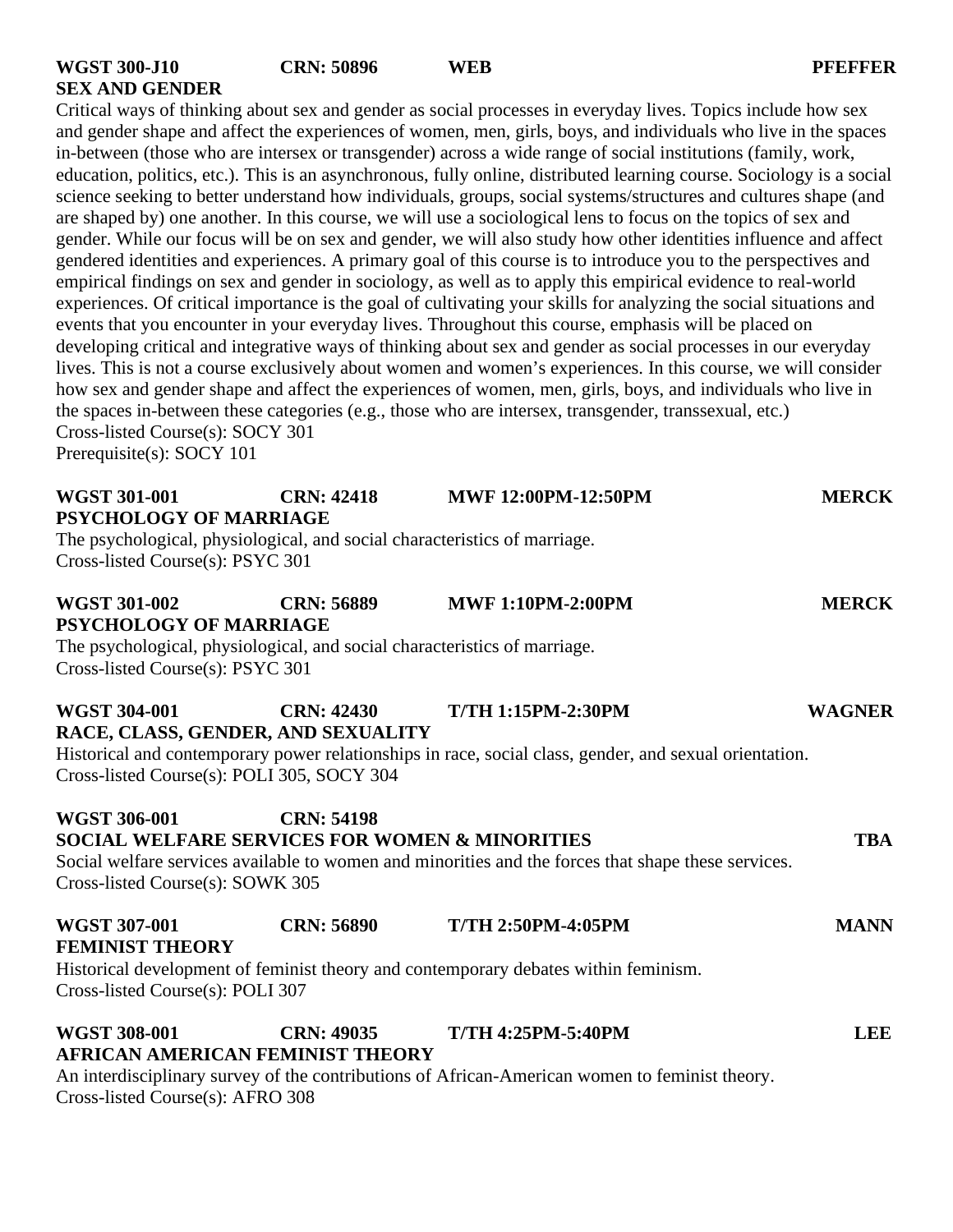| <b>WGST 311-001</b> | <b>CRN: 44180</b>                         | <b>T/TH 4:25PM-5:40PM</b>                                                     | <b>BOLING</b> |
|---------------------|-------------------------------------------|-------------------------------------------------------------------------------|---------------|
|                     | <b>MINORITIES, WOMEN &amp; MASS MEDIA</b> |                                                                               |               |
|                     |                                           | The study of the relationship among persons of color women and the mass media |               |

The study of the relationship among persons of color, women, and the mass media. Cross-listed Course(s): JOUR 311

## **WGST 334-001 CRN: 56891 MW 2:20PM-3:35PM MCCLIMANS FEMINIST PHILOSOPHY**

Introduces feminist philosophy and applications to philosophical problems. Cross-listed Course(s): PHIL 334

## **WGST 352-001 CRN: 56892 T/TH 10:05AM-11:20AM MITCHEM GENDER AND POLITICS**

Impact of gender on the distribution of power in society; foundations for intersections of gender, race, social class, and sexuality and their economic, social, and political concomitants. Cross-listed Course(s): POLI 352

## **WGST 381-001 CRN: 54221 MW 2:20PM-3:35PM BARKER GENDER AND GLOBALIZATION**

Examines the dialectic between globalization and the social construction of gender. Topics include the global assembly line, transnational markets for domestic labor and sex workers, and global feminist alliances. Cross-listed Course(s): WGST 381 Prerequisite(s): WGST 111 or 112 or ANTH 102

## **WGST 399-001 CRN: 50373 TBA TBA**

**INDEPENDENT STUDY**

Must be approved by instructor, advisor, and director of women's studies

## **WGST 430-001 CRN: 52087 T/TH 10:05AM-11:20AM MADDEN LGBTQ LITERATURE**

This course examines the evolving understanding of lesbian, gay, bisexual, transgender, and queer (LGBTQ) identities and evolving representations of LGBTQ lives through a study of significant literary and historical texts of the late nineteenth and the twentieth centuries. Cross-listed Course(s): ENGL 439

**WGST 430-002 CRN: 57398 T/TH 11:40AM-12:55PM SKLAROFF**

## **AMERICAN POPULAR CULTURE SINCE 1890**

A history of the contributions of the popular aspects of American culture and their interactions with American institutions.

Cross-listed Course(s): HIST 449

## **WGST 430-H01 CRN: 49962 T/TH 2:50PM-4:05PM LUCHOK GLOBAL WOMEN'S HEALTH**

Drawing on medical and applied anthropology perspectives, the course will cover the sociocultural landscape of women's lives, including the forces that promote and hinder the health and well-being of women around the globe.

Cross-listed Course(s): ANTH 391

## **WGST 432-001 CRN: 54566 T/TH 1:20PM-2:35PM PACZYNSKI MEN AND MASCULINITIES**

Overview of psychological, social, physical, and emotional issues related to men's lives. Cross-listed Course(s): PSYC 432